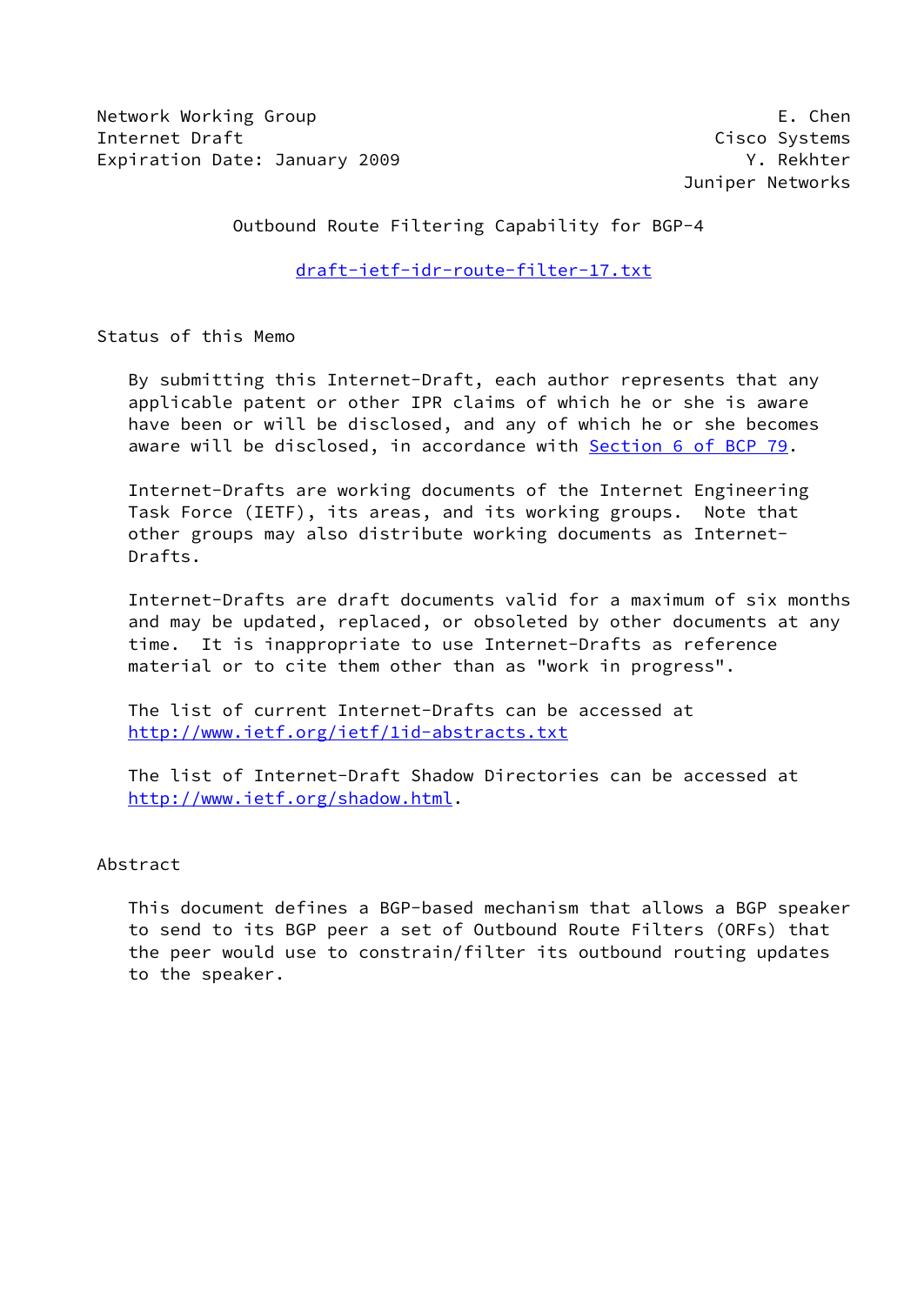Internet Draft [draft-ietf-idr-route-filter-17.txt](https://datatracker.ietf.org/doc/pdf/draft-ietf-idr-route-filter-17.txt) June 2008

# <span id="page-1-0"></span>[1](#page-1-0). Specification of Requirements

 The key words "MUST", "MUST NOT", "REQUIRED", "SHALL", "SHALL NOT", "SHOULD", "SHOULD NOT", "RECOMMENDED", "MAY", and "OPTIONAL" in this document are to be interpreted as described in [RFC 2119 \[RFC-2119](https://datatracker.ietf.org/doc/pdf/rfc2119)].

## <span id="page-1-1"></span>[2](#page-1-1). Introduction

Currently it is not uncommon for a BGP speaker  $[BGP-4]$  $[BGP-4]$  to receive, and then filter out some unwanted routes from its peers based on its local routing policy. Since the generation and transmission of routing updates by the sender, as well as the processing of routing updates by the receiver consume resources, it may be beneficial if the generation of such unwanted routing updates can be avoided in the first place.

 This document defines a BGP-based mechanism that allows a BGP speaker to send to its BGP peer a set of Outbound Route Filters (ORFs). The peer would then apply these filters, in addition to its locally configured outbound filters (if any), to constrain/filter its outbound routing updates to the speaker.

## <span id="page-1-2"></span>[3](#page-1-2). Outbound Route Filter (ORF)

 This document uses the terms "Address Family Identifier (AFI)" and "Subsequent Address Family Identifier (SAFI)". In the context of this document the meaning of these terms is the same as in  $[BGP-MP]$  $[BGP-MP]$  $[BGP-MP]$ .

 Conceptually an ORF entry is a tuple of the form <AFI/SAFI, ORF-Type, Action, Match, ORF-value>; an ORF consists of one or more ORF entries that have a common AFI/SAFI and ORF-Type. An ORF is identified by <AFI/SAFI, ORF-Type>.

 The "AFI/SAFI" component provides a coarse granularity control by limiting the ORF to only the routes whose NLRI matches the "AFI/SAFI" component of the ORF.

The "ORF-Type" component determines the content of the ORF-value.

 The "Action" component controls handling of the ORF Request by the remote peer. Action can be one of ADD, REMOVE, REMOVE-ALL. ADD adds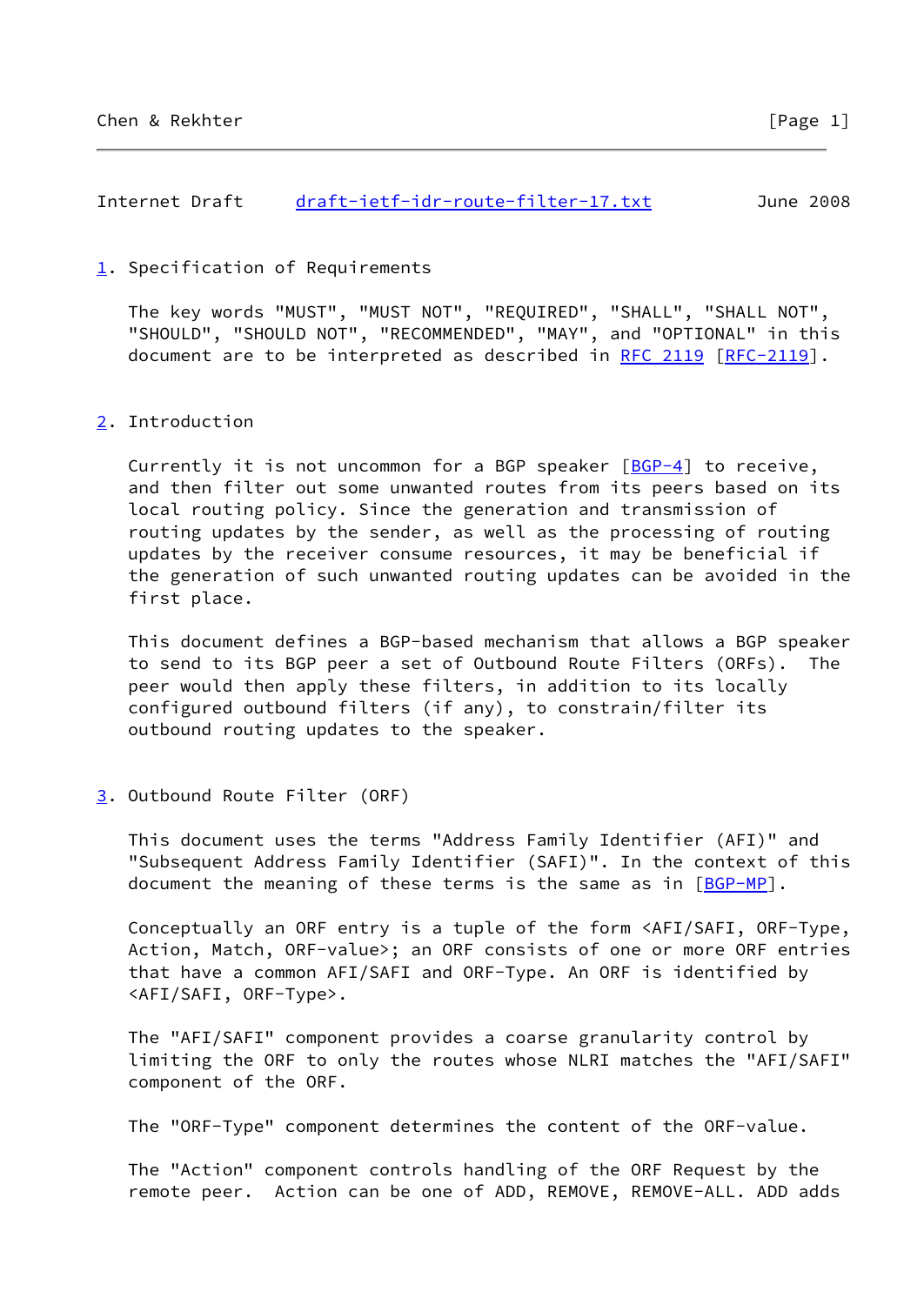an ORF entry to the ORF on the remote peer; REMOVE deletes a previously installed ORF entry on the remote peer; REMOVE-ALL deletes the previously installed entries in the specified ORF on the remote peer.

Chen & Rekhter [Page 2]

#### Internet Draft [draft-ietf-idr-route-filter-17.txt](https://datatracker.ietf.org/doc/pdf/draft-ietf-idr-route-filter-17.txt) June 2008

 The "Match" component is used to support matching granularity on a per ORF entry basis. It can be either PERMIT or DENY. The semantics of PERMIT is to ask the peer to pass updates for the set of routes that match the ORF entry. The semantics of DENY is to ask the peer not to pass updates for the set of routes that match the ORF entry.

 When an ORF is defined, an ORF specific matching rule MUST be specified so that there is no ambiguity regarding which ORF entry is considered as the matching entry in the ORF when a route is passed through the ORF.

<span id="page-2-0"></span>[4](#page-2-0). Carrying ORF Entries in BGP

ORF entries are carried in the BGP ROUTE-REFRESH message [\[BGP-RR](#page-12-0)].

 A BGP speaker can distinguish an incoming ROUTE-REFRESH message that carries one or more ORF entries from an incoming plain ROUTE-REFRESH message by using the Message Length field in the BGP message header.

 A single ROUTE-REFRESH message MAY carry multiple ORF entries in one or more ORFs, as long as all these entries share the same AFI/SAFI.

 From the encoding point of view each ORF entry consists of a common part and type-specific part as shown in Figure 1 and Figure 2.

 The common part consists of <AFI/SAFI, ORF-Type, Action, Match>, and is encoded as follows:

 The AFI/SAFI component of an ORF entry is encoded in the AFI/SAFI field of the ROUTE-REFRESH message.

 Following the AFI/SAFI component is the one-octet When-to-refresh field. The value of this field can be either IMMEDIATE (0x01) or DEFER (0x02). The semantics of IMMEDIATE and DEFER are discussed in the "Operation" section of this document.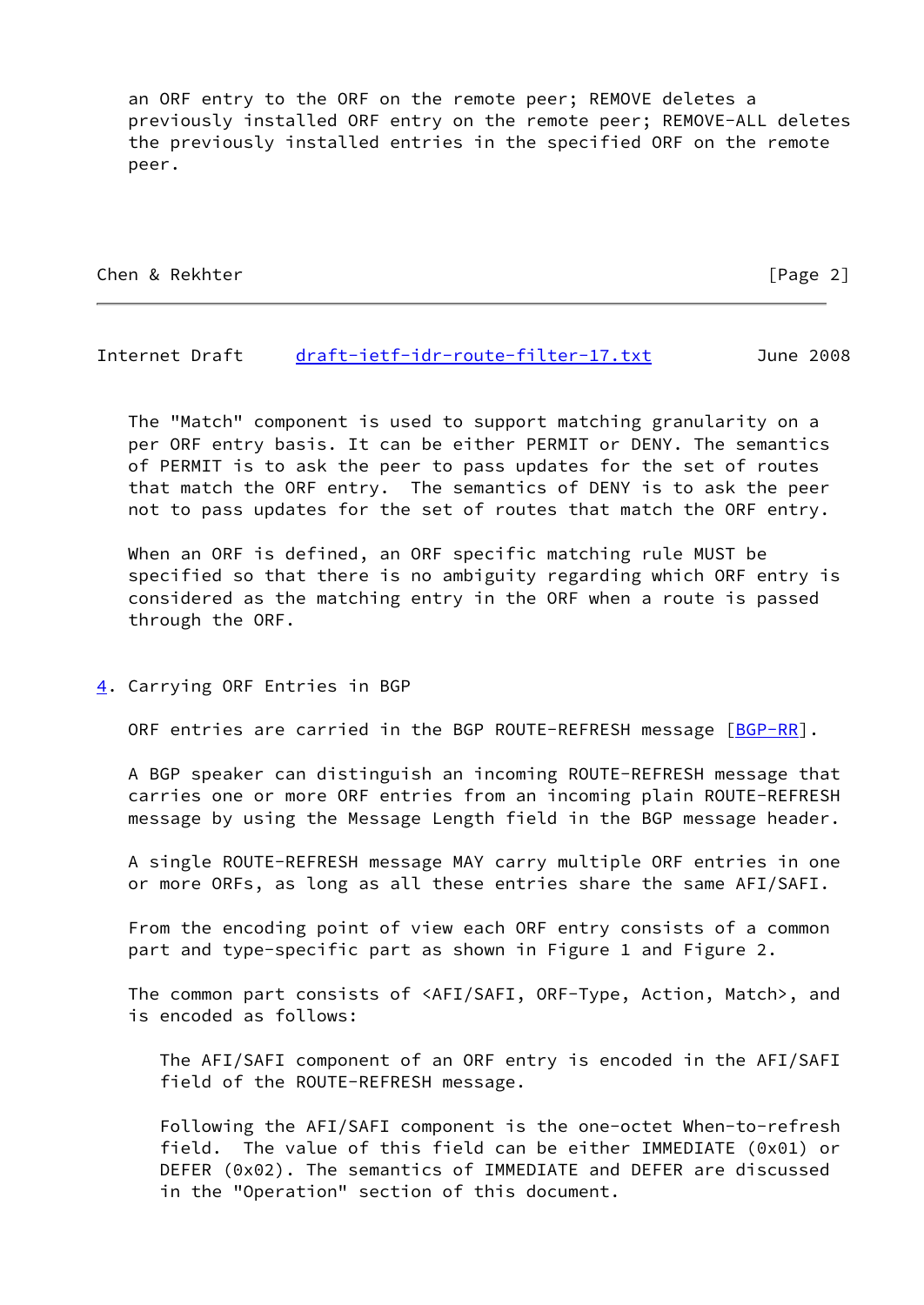Following the When-to-refresh field is a collection of one or more ORFs, grouped by ORF-Type.

The ORF-Type component is encoded as a one-octet field.

 The "Length of ORF entries" component is a two-octet field that contains the total length (in octets) of the ORF entries that follows for the specified ORF type.

# Chen & Rekhter [Page 3]

# Internet Draft [draft-ietf-idr-route-filter-17.txt](https://datatracker.ietf.org/doc/pdf/draft-ietf-idr-route-filter-17.txt) June 2008

| Address Family Identifier (2 octets)                                           |
|--------------------------------------------------------------------------------|
| Reserved (1 octet)                                                             |
| Subsequent Address Family Identifier (1 octet)<br>____________________________ |
| When-to-refresh (1 octet)<br>________________________                          |
| ORF Type (1 octet)<br>_____________________________________                    |
| Length of ORF entries (2 octets)<br>---------------------------                |
| First ORF entry (variable)                                                     |
| Second ORF entry (variable)                                                    |
| ----------------------------------                                             |
| N-th ORF entry (variable)<br>_______________________________                   |
| ORF Type (1 octet)<br>______________________________                           |
| Length of ORF entries (2 octets)                                               |
| First ORF entry (variable)<br>____________________________                     |
| Second ORF entry (variable)<br>------------                                    |
|                                                                                |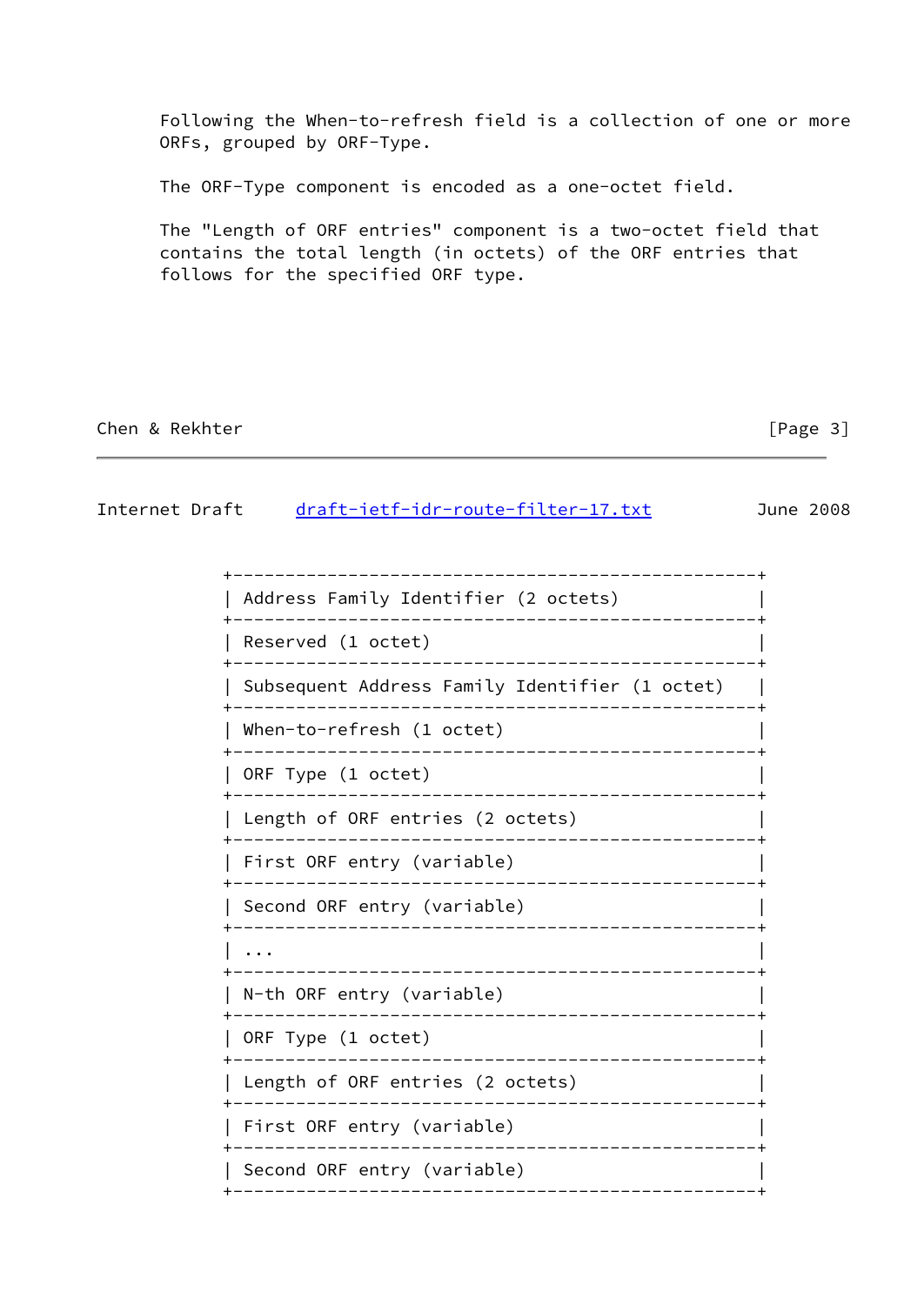| $\ddot{\phantom{0}}$      |  |
|---------------------------|--|
| N-th ORF entry (variable) |  |
| $\ddotsc$                 |  |

Figure 1: Carrying ORF Entries in the ROUTE-REFRESH Message

 The rest of the components in the common part are encoded in the first octet of each ORF-entry (from the most significant to the least significant bit) as shown in Figure 2:

 Action is a two-bit field. The value of this field is 0 for ADD, 1 for REMOVE, and 2 for REMOVE-ALL.

 Match is a one-bit field. The value of this field is 0 for PERMIT and 1 for DENY. This field is significant only when the value of

| Chen & Rekhter | [Page 4] |
|----------------|----------|
|                |          |

Internet Draft [draft-ietf-idr-route-filter-17.txt](https://datatracker.ietf.org/doc/pdf/draft-ietf-idr-route-filter-17.txt) June 2008

the Action field is either ADD or REMOVE.

 Reserved is a 5-bit field. It is set to 0 on transmit and ignored on receive.

> +---------------------------------+ | Action (2 bit) | +---------------------------------+ Match (1 bit) +---------------------------------+ Reserved (5 bits) +---------------------------------+ | Type specific part (variable) | +---------------------------------+

> > Figure 2: ORF Entry Encoding

When the Action component of an ORF entry specifies REMOVE-ALL, the entry consists of only the common part.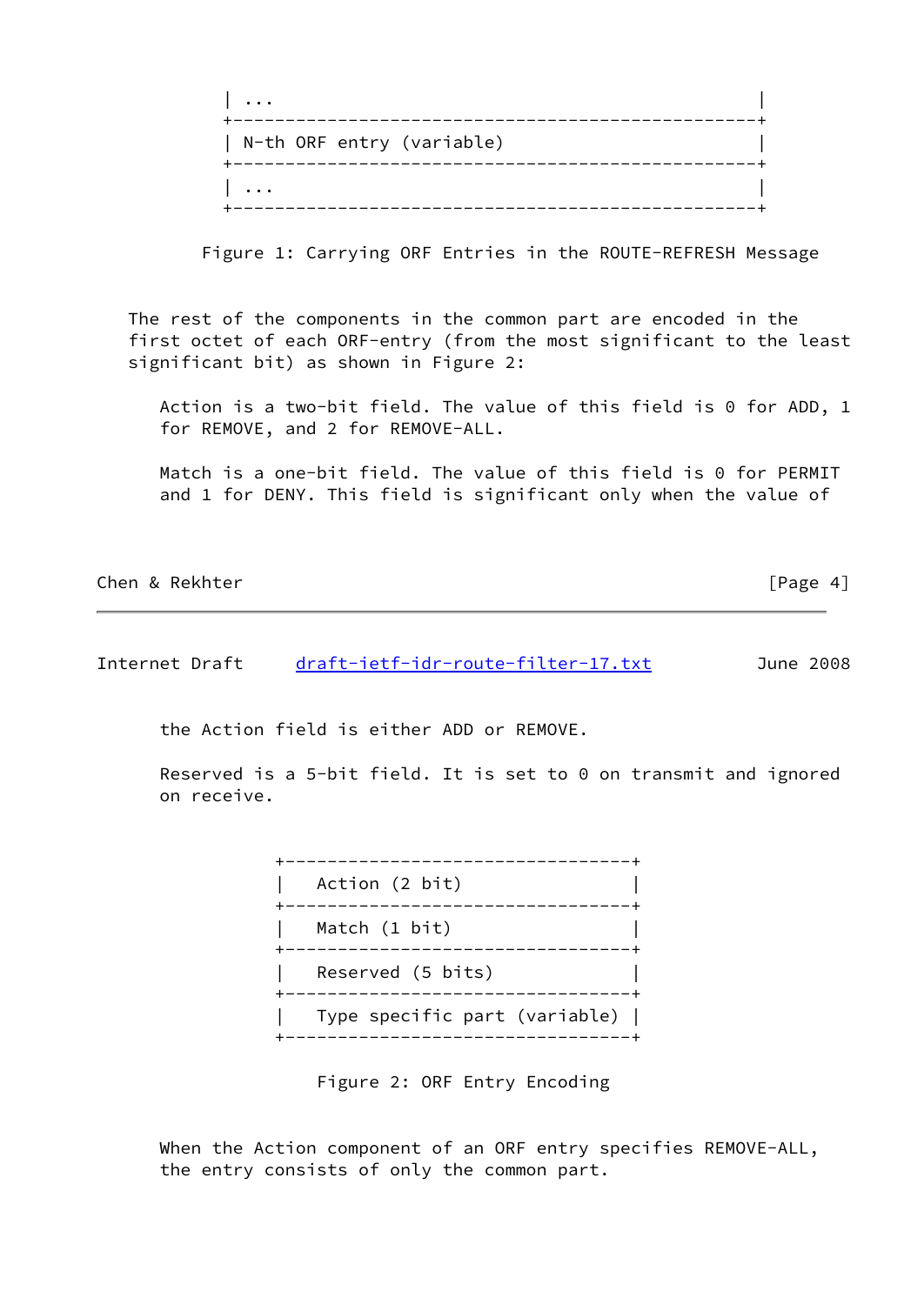<span id="page-5-0"></span>[5](#page-5-0). Outbound Route Filtering Capability

 A BGP speaker that is willing to receive ORF entries from its peer, or a BGP speaker that would like to send ORF entries to its peer, advertises this to the peer by using the Outbound Route Filtering Capability, as described below.

 The Outbound Route Filtering Capability is a new BGP capability [\[BGP-CAP](#page-12-1)] defined as follows:

 Capability code: 3 Capability length: variable Capability value: one or more of the entries as shown in Figure 3.

# Chen & Rekhter [Page 5]

# Internet Draft [draft-ietf-idr-route-filter-17.txt](https://datatracker.ietf.org/doc/pdf/draft-ietf-idr-route-filter-17.txt) June 2008

| Address Family Identifier (2 octets)<br>_____________________________________ |
|-------------------------------------------------------------------------------|
| Reserved (1 octet)<br>______________________________________                  |
| Subsequent Address Family Identifier (1 octet)                                |
| Number of ORFs (1 octet)                                                      |
| ORF Type (1 octet)<br>___________________________________                     |
| Send/Receive (1 octet)                                                        |
|                                                                               |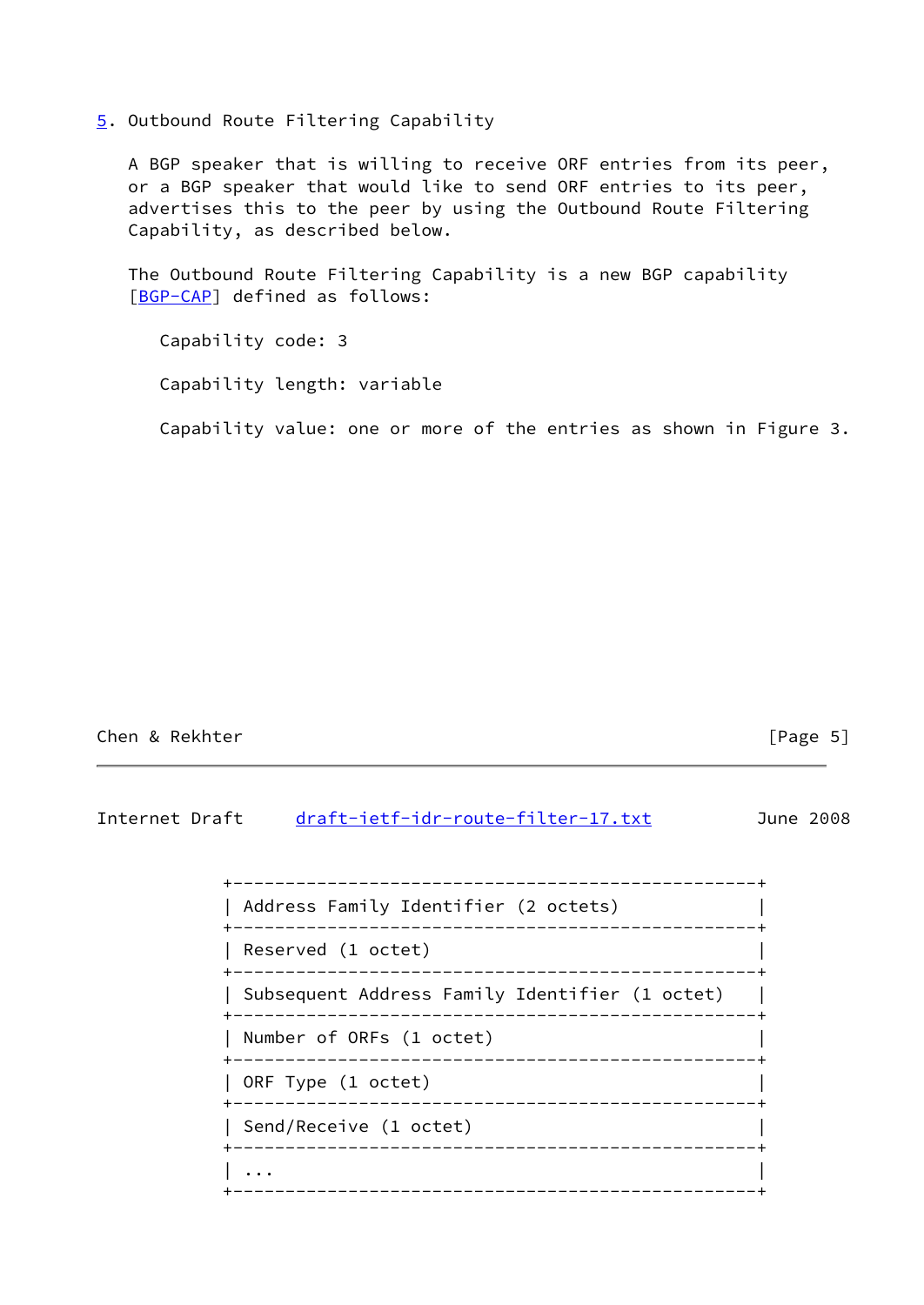| ORF Type (1 octet)     |  |
|------------------------|--|
| Send/Receive (1 octet) |  |

Figure 3: Outbound Route Filtering Capability Encoding

The use and meaning of these fields are as follows:

Address Family Identifier (AFI):

This field is the same as the one used in  $[BGP-MP]$ .

Subsequent Address Family Identifier (SAFI):

This field is the same as the one used in  $[BGP-MP]$  $[BGP-MP]$ .

Number of ORF Types:

 This field contains the number of Filter Types to be listed in the following fields.

ORF Type:

This field contains the value of an ORF Type.

Send/Receive:

 This field indicates whether the sender is (a) willing to receive ORF entries from its peer (value 1), (b) would like to send ORF entries to its peer (value 2), or (c) both (value 3) for the ORF Type.

| Chen & Rekhter |  |  |  |  |  |  |  |
|----------------|--|--|--|--|--|--|--|
|----------------|--|--|--|--|--|--|--|

 $[Page 6]$ 

Internet Draft [draft-ietf-idr-route-filter-17.txt](https://datatracker.ietf.org/doc/pdf/draft-ietf-idr-route-filter-17.txt) June 2008

## <span id="page-6-0"></span>[6](#page-6-0). Operation

 A BGP speaker that is willing to receive ORF entries from its peer, or would like to send ORF entries to its peer SHOULD advertise the Outbound Route Filtering Capability to the peer using BGP Capabilities advertisement [[BGP-CAP\]](#page-12-1).

A BGP speaker that implements the Outbound Route Filtering Capability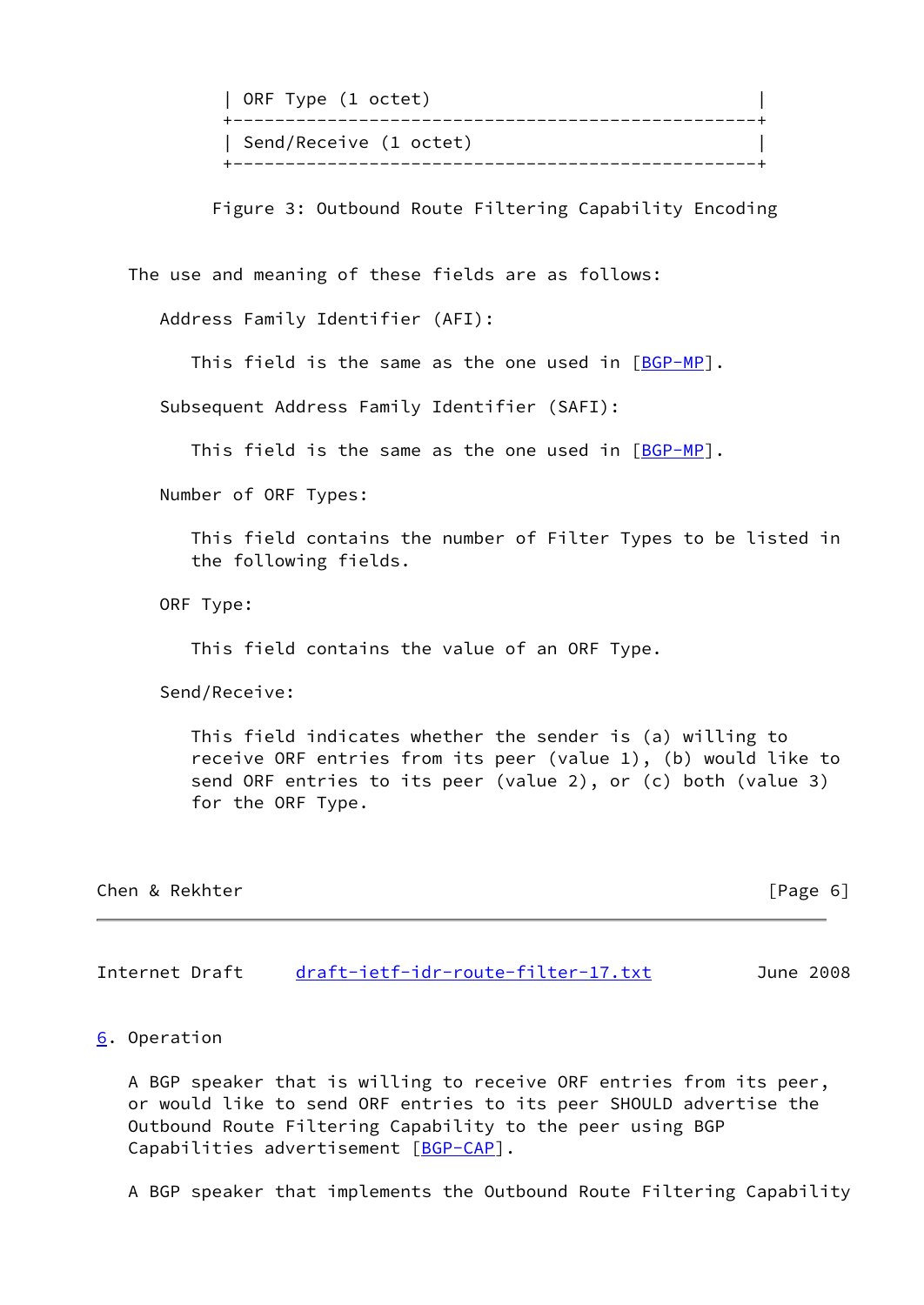MUST support the BGP ROUTE-REFRESH message, as defined in [[BGP-RR](#page-12-0)]. A BGP speaker that advertises the Outbound Route Filtering Capability to a peer using BGP Capabilities advertisement [\[BGP-CAP](#page-12-1)] does not have to advertise the BGP Route Refresh capability to that peer.

 Consider a BGP speaker that advertises the Outbound Route Filtering Capability indicating its willingness to receive a particular set of <AFI/SAFI, ORF-Type> from its peer, and that receives the Outbound Route Filtering Capability indicating the desire of the peer to send a particular set <AFI/SAFI, ORF-Type> to the speaker. If for a given AFI/SAFI the intersection between these two sets is not-empty, the speaker SHOULD NOT advertise to the peer any routes with that AFI/SAFI prior to receiving from the peer any ROUTE-REFRESH message carrying that AFI/SAFI, where the message could be either without any ORF entries, or with one or more ORF entry and When-to-refresh field set to IMMEDIATE. If, on the other hand, for a given AFI/SAFI the intersection between these two sets is empty, the speaker MUST follow normal BGP procedures.

 A BGP speaker may send a ROUTE-REFRESH message with one or more ORF entries to its peer only if the peer advertises to the speaker the Outbound Route Filtering Capability indicating its willingness to receive ORF entries from the speaker, and the speaker advertises to the peer the Outbound Route Filtering Capability indicating its desire to send ORF entries to the peer. The message may contain only ORF entries of <AFI/SAFI, ORF-type> that the peer is willing to receive, as advertised to the speaker in the Outbound Route Filtering Capability.

 When a BGP speaker receives a ROUTE-REFRESH message with one or more ORF entries from its peer, then the speaker performs the following actions. If an <AFI/SAFI, ORF-type> carried by the message does not match <AFI/SAFI, ORF-type> that the speaker is willing to receive from the peer (as advertised to the peer in the Outbound Route Filtering Capability), the specified ORF entries in the message are ignored. Otherwise, the speaker modifies the specified ORF previously received, according to the ORF entries carried in the message. If any of the fields of an ORF entry in the message contains an unrecognized value, the whole specified ORF previously received is removed.

Chen & Rekhter [Page 7]

Internet Draft [draft-ietf-idr-route-filter-17.txt](https://datatracker.ietf.org/doc/pdf/draft-ietf-idr-route-filter-17.txt) June 2008

If the Action component of an ORF entry is REMOVE, but the ORF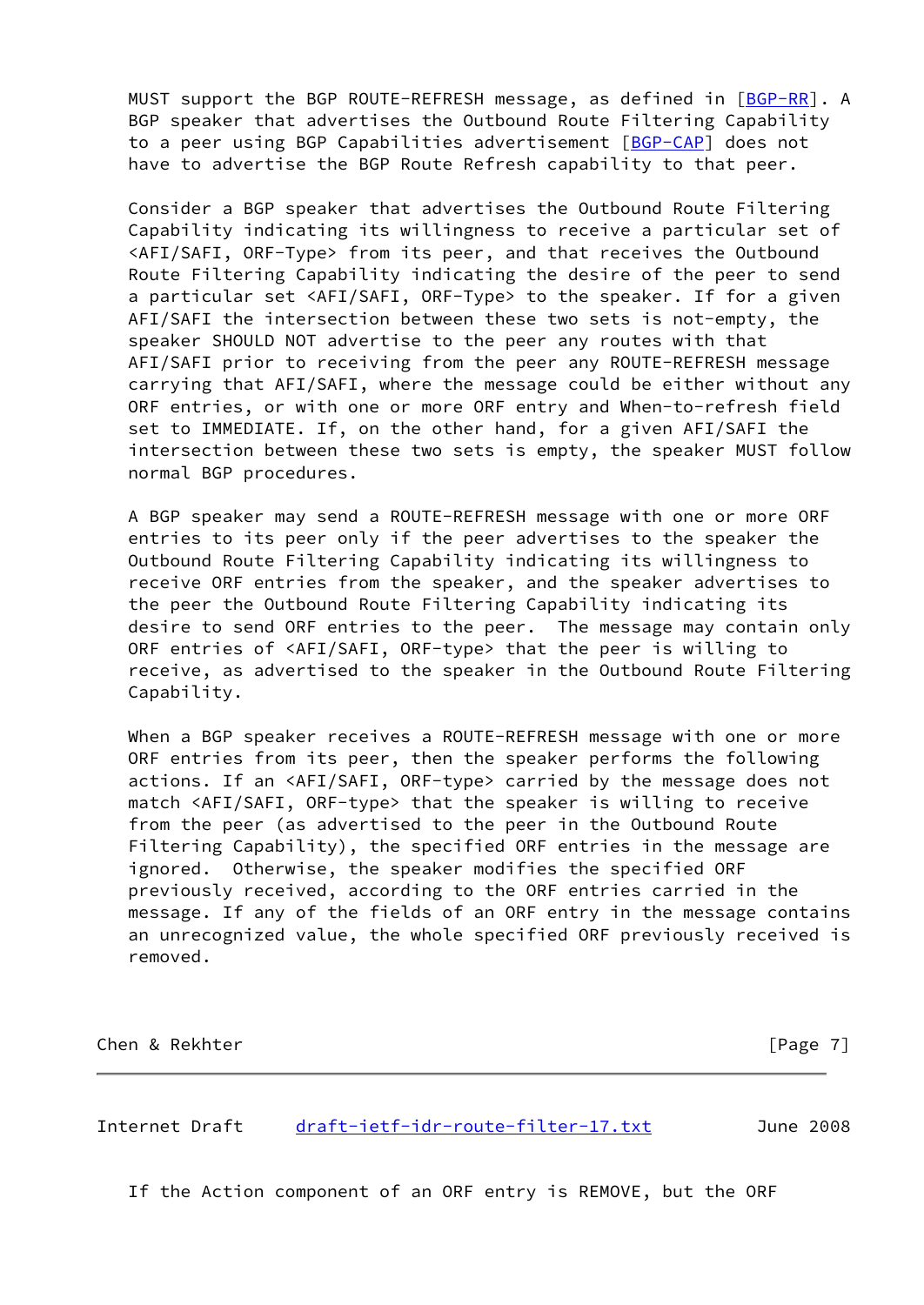previously received does not contain the specified entry, the ORF entry in the message is ignored.

 ORF entries with either REMOVE or REMOVE-ALL can not remove locally configured outbound route filters.

 If the When-to-refresh indicates IMMEDIATE, then after processing all the ORF entries carried in the message the speaker re-advertises to the peer routes from the Adj-RIB-Out associated with the peer that have the same AFI/SAFI as what is carried in the message, and taking into account all the ORF entries for that AFI/SAFI received from the peer. The speaker MUST re-advertise all the routes that have been affected by the ORF entries carried in the message, but MAY also re advertise the routes that have not been affected by the ORF entries carried in the message.

 If the When-to-refresh indicates DEFER, then after processing all the ORF entries carried in the message the speaker defers re advertisement to the peer routes from the Adj-RIB-Out associated with the peer that have the same AFI/SAFI as what is carried in the message, and taking into account all the ORF entries received from the peer until the speaker receives a subsequent ROUTE-REFRESH message for the same AFI/SAFI either without any ORF entries, or with one or more ORF entries and When-to-refresh set to IMMEDIATE.

 If the speaker receives from the peer a ROUTE-REFRESH message without any ORF entries, then the speaker sends to the peer all routes from the Adj-RIB-Out associated with the peer whose AFI/SAFI is the same as what is carried in the message and taking into account the ORFs (if any) previously received from the peer.

 The set of ORF entries that the speaker sends to the peer expresses the speaker's local preference, that the peer may or may not decide to honor.

 During a single BGP session the speaker MAY pass multiple ORF entries to the peer.

 After a BGP speaker makes changes to the ORF entries previously sent to a peer, the speaker MUST send to the peer the updated ORF entries with either (a) When-to-refresh set to IMMEDIATE, or (b) When-to refresh set to DEFER followed by a plain ROUTE-REFRESH message. The latter MUST be used by the speaker when there are other policy changes (in addition to the ORF entries) that require the peer to re-advertise all the routes.

The lifetime of an ORF is the duration of the BGP session during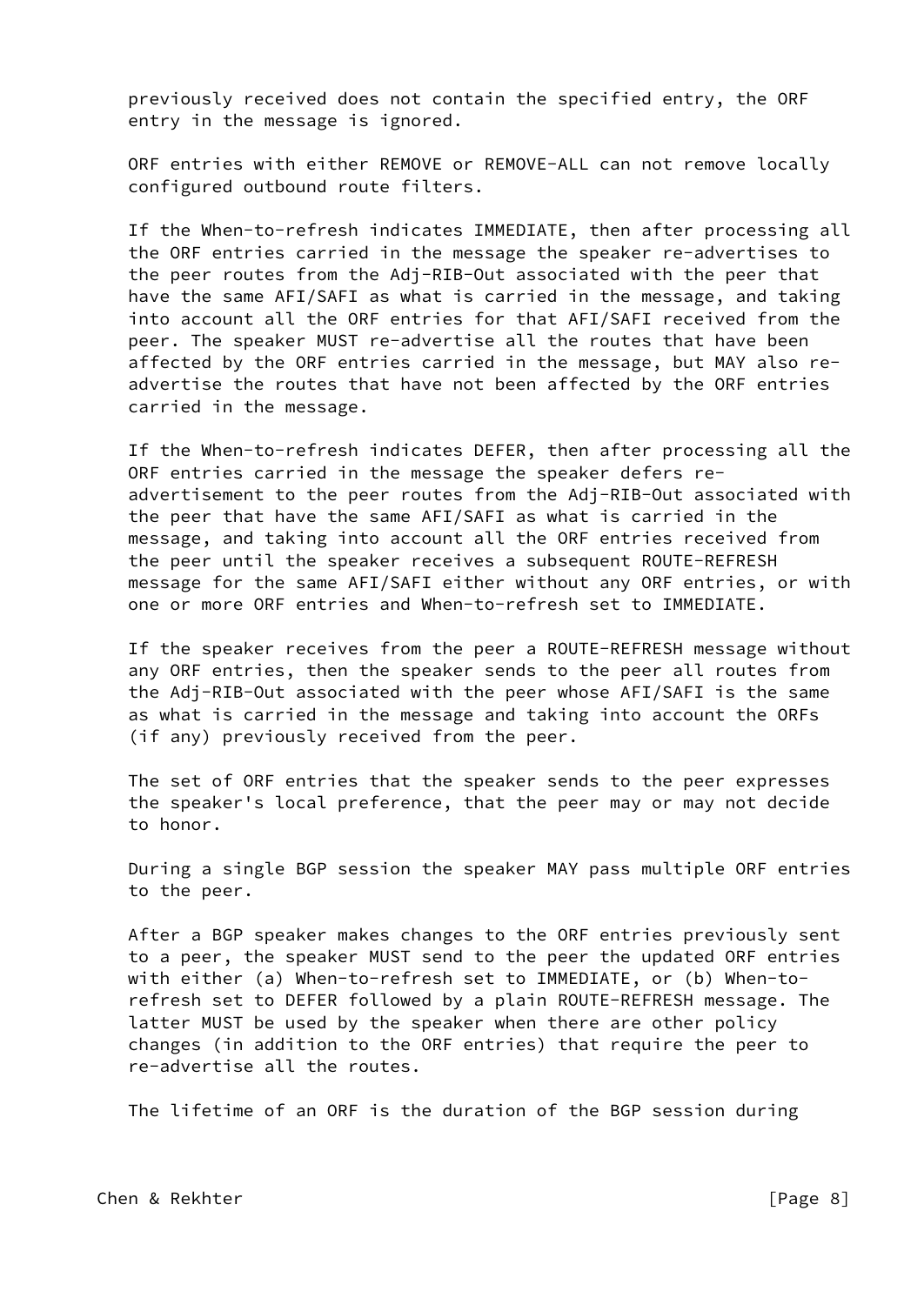Internet Draft [draft-ietf-idr-route-filter-17.txt](https://datatracker.ietf.org/doc/pdf/draft-ietf-idr-route-filter-17.txt) June 2008

which the ORF is exchanged.

 An ORF is removed when the last ORF entry is removed (either via REMOVE-ALL, or via a sequence of REMOVE).

 If a particular route maintained by a BGP speaker does not match any of the ORF entries of any of the (non-empty) ORFs associated with a particular peer, then this route SHOULD NOT be advertised to the peer.

 If a BGP speaker maintains multiple ORFs of different ORF-Types for a particular peer, then the decision by the speaker to advertise a route to the peer is determined by passing the route through each such ORF, and and-ing the results (and-ing of PERMIT and DENY results in DENY).

<span id="page-9-0"></span>[7](#page-9-0). IANA Considerations

 This document defines a new BGP Capability - Outbound Route Filtering Capability. The Capability Code for the Outbound Route Filtering Capability is 3.

 As specified in this document, an ORF entry contains the ORF-Type field for which IANA is to create and maintain a registry entitled "BGP ORF Type".

IANA will maintain and register values for ORF-Type field as follows:

- ORF-Type value 0 is reserved.

 - ORF-Type values 1 through 63 are to be assigned by IANA using either the Standards Action process defined in [RFC 2434](https://datatracker.ietf.org/doc/pdf/rfc2434), or the Early IANA Allocation process defined in [RFC 4020.](https://datatracker.ietf.org/doc/pdf/rfc4020)

 - ORF-Type values 64 through 127 are to be assigned by IANA, using the "First Come First Served" policy defined in [RFC 2434.](https://datatracker.ietf.org/doc/pdf/rfc2434)

 - ORF-Type values 128 through 255 are vendor-specific, and values in this range are not to be assigned by IANA.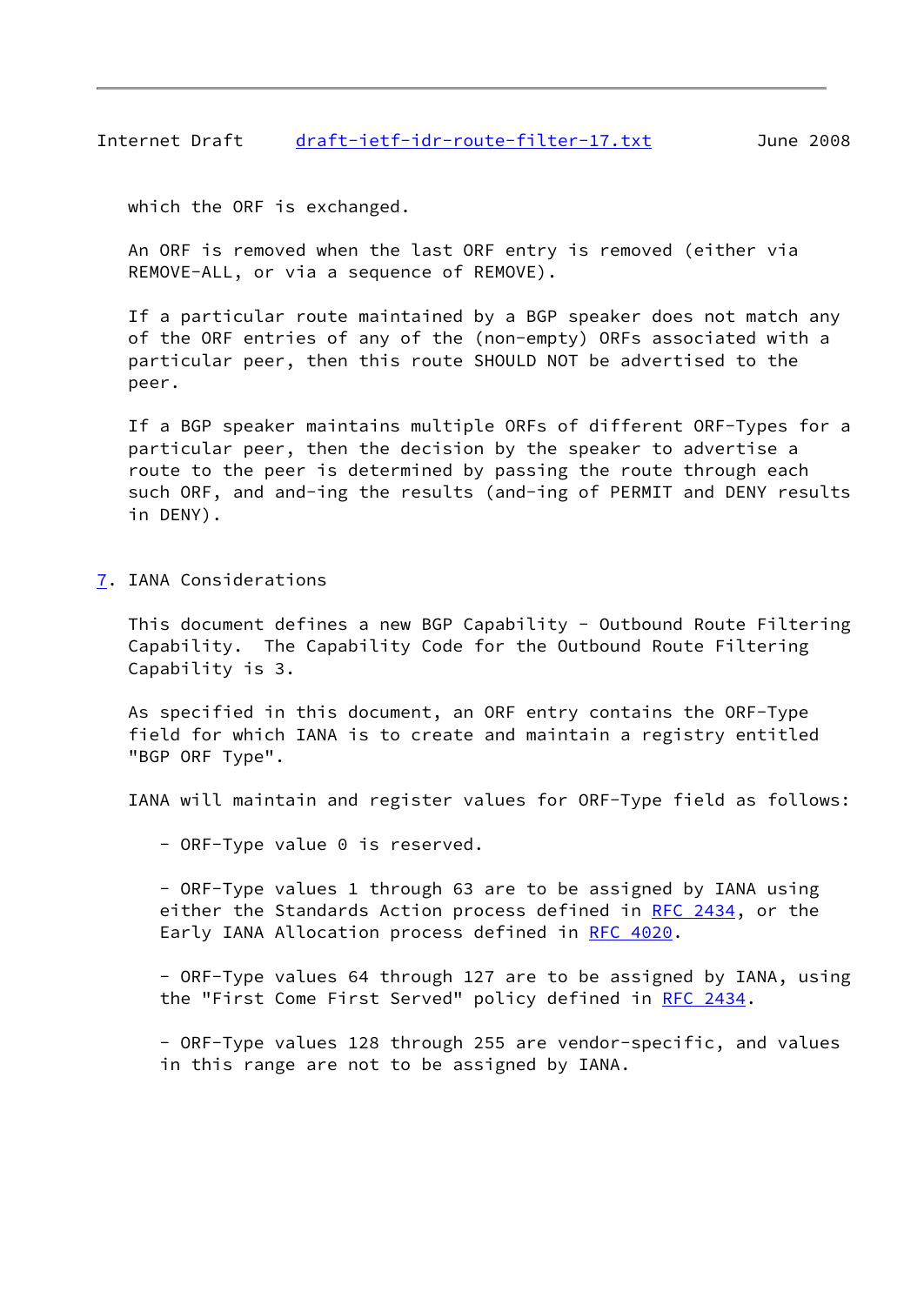### Internet Draft [draft-ietf-idr-route-filter-17.txt](https://datatracker.ietf.org/doc/pdf/draft-ietf-idr-route-filter-17.txt) June 2008

#### <span id="page-10-0"></span>[8](#page-10-0). Manageability Considerations

 The management objects for BGP ORFs will be defined separately, outside this document. However, it is suggested that the following management objects be defined:

 The ORF capability object, which describes the ORF capability exchanged over a BGP session, should include the ORF types and the Send/Receive values advertised and received for a BGP peer.

 The ORF entry object should contain the ORF entries of each ORF sent and received for a BGP peer.

<span id="page-10-1"></span>[9](#page-10-1). Security Considerations

 This extension to BGP does not change the underlying security issues  $[**BGP-4**]$ .

<span id="page-10-2"></span>[10.](#page-10-2) Intellectual Property Considerations

This section is taken from **Section 5 of RFC 3668**.

 The IETF takes no position regarding the validity or scope of any Intellectual Property Rights or other rights that might be claimed to pertain to the implementation or use of the technology described in this document or the extent to which any license under such rights might or might not be available; nor does it represent that it has made any independent effort to identify any such rights. Information on the procedures with respect to rights in RFC documents can be found in [BCP 78](https://datatracker.ietf.org/doc/pdf/bcp78) and [BCP 79](https://datatracker.ietf.org/doc/pdf/bcp79).

 Copies of IPR disclosures made to the IETF Secretariat and any assurances of licenses to be made available, or the result of an attempt made to obtain a general license or permission for the use of such proprietary rights by implementers or users of this specification can be obtained from the IETF on-line IPR repository at <http://www.ietf.org/ipr>.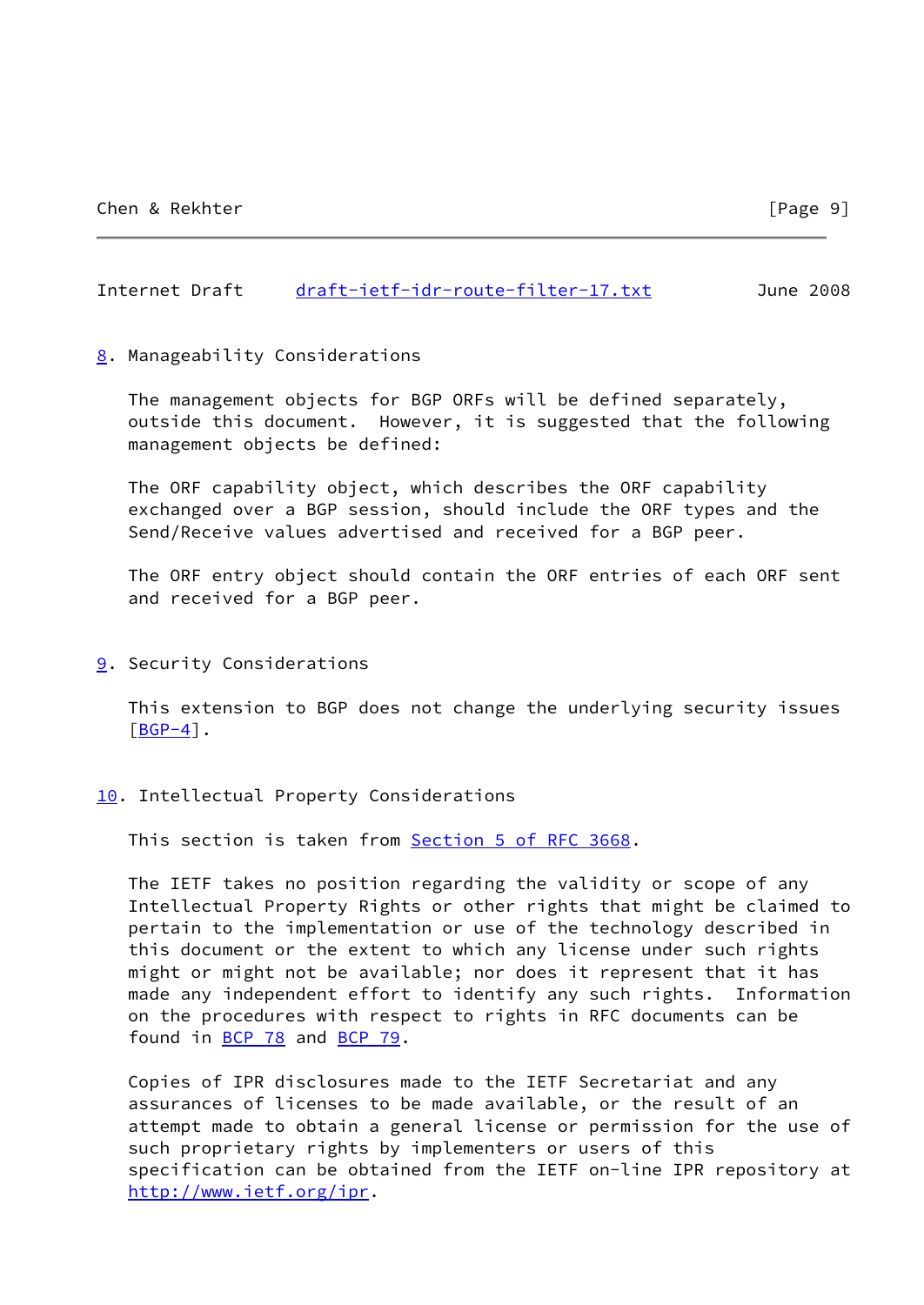The IETF invites any interested party to bring to its attention any copyrights, patents or patent applications, or other proprietary rights that may cover technology that may be required to implement this standard. Please address the information to the IETF at ietf ipr@ietf.org.

Chen & Rekhter [Page 10]

Internet Draft [draft-ietf-idr-route-filter-17.txt](https://datatracker.ietf.org/doc/pdf/draft-ietf-idr-route-filter-17.txt) June 2008

<span id="page-11-2"></span>[11.](#page-11-2) Copyright Notice

Copyright (C) The IETF Trust (2008).

 This document is subject to the rights, licenses and restrictions contained in  $BCP$  78, and except as set forth therein, the authors retain all their rights.

 This document and the information contained herein are provided on an "AS IS" basis and THE CONTRIBUTOR, THE ORGANIZATION HE/SHE REPRESENTS OR IS SPONSORED BY (IF ANY), THE INTERNET SOCIETY, THE IETF TRUST AND THE INTERNET ENGINEERING TASK FORCE DISCLAIM ALL WARRANTIES, EXPRESS OR IMPLIED, INCLUDING BUT NOT LIMITED TO ANY WARRANTY THAT THE USE OF THE INFORMATION HEREIN WILL NOT INFRINGE ANY RIGHTS OR ANY IMPLIED WARRANTIES OF MERCHANTABILITY OR FITNESS FOR A PARTICULAR PURPOSE.

<span id="page-11-3"></span>[12.](#page-11-3) Acknowledgments

 Some of the material in the document is adapted from a proposal for selective updates by Yakov Rekhter, Kannan Varadhan, and Curtis Villamizar.

<span id="page-11-4"></span>[13.](#page-11-4) Normative References

<span id="page-11-0"></span> [BGP-4] Rekhter, Y., Li, T., and S. Hares, "A Border Gateway Protocol 4 (BGP-4)", [RFC 4271,](https://datatracker.ietf.org/doc/pdf/rfc4271) January 2006.

<span id="page-11-1"></span> [BGP-MP] Bates, T., Chandra, R., Rekhter, Y., and D. Katz, "Multiprotocol Extensions for BGP-4", [RFC 4760](https://datatracker.ietf.org/doc/pdf/rfc4760), January 2007.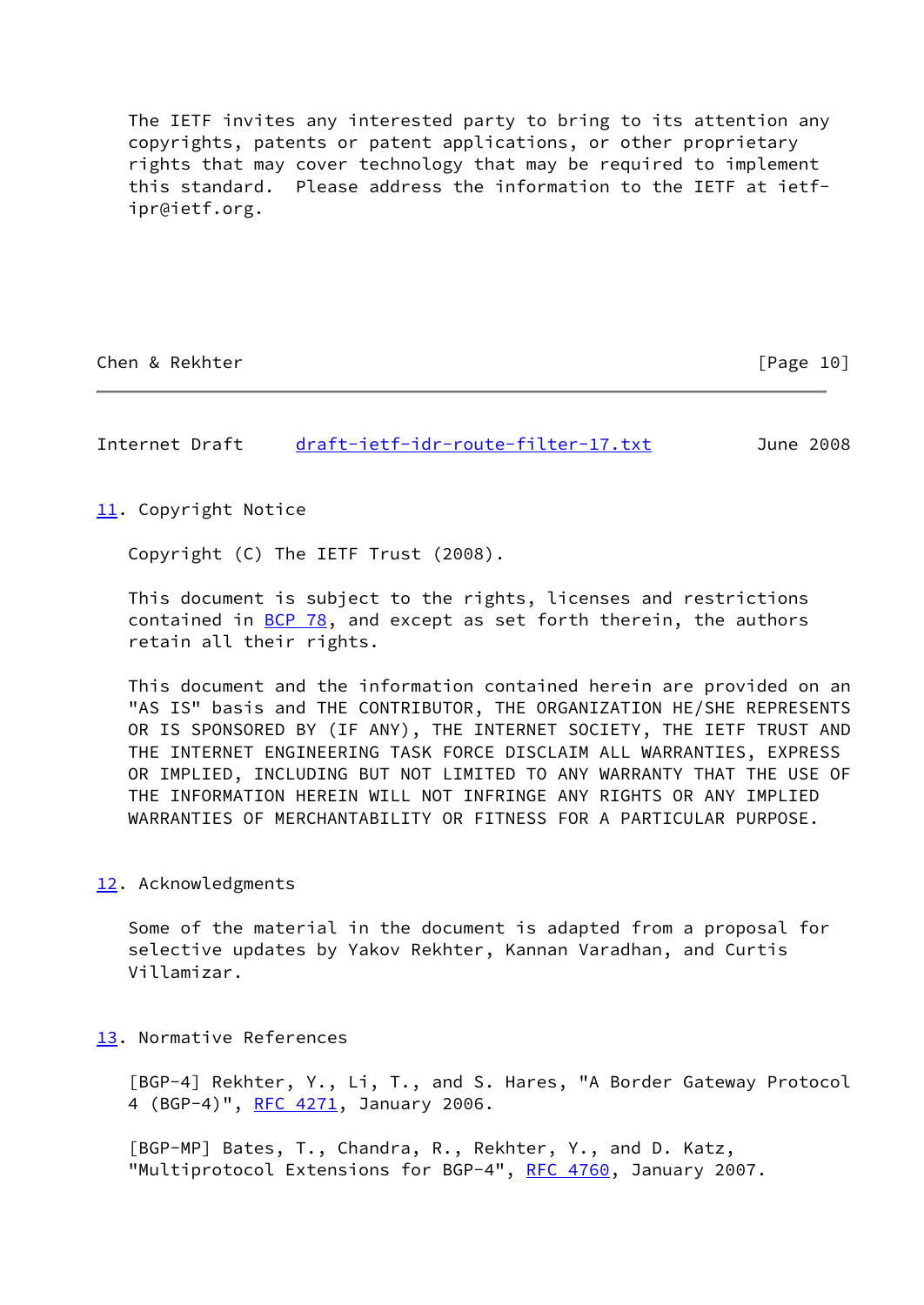<span id="page-12-1"></span> [BGP-CAP] Chandra, R., Scudder, J., "Capabilities Advertisement with BGP-4", [RFC 3392](https://datatracker.ietf.org/doc/pdf/rfc3392), November 2002.

<span id="page-12-0"></span>[BGP-RR] Chen, E., "Route Refresh Capability for BGP-4", [RFC 2918](https://datatracker.ietf.org/doc/pdf/rfc2918), September 2000.

 [RFC-2119] Bradner, S., "Key words for use in RFCs to Indicate Requirement Levels", [BCP 14](https://datatracker.ietf.org/doc/pdf/bcp14), [RFC 2119](https://datatracker.ietf.org/doc/pdf/rfc2119), March 1997.

Chen & Rekhter [Page 11]

Internet Draft [draft-ietf-idr-route-filter-17.txt](https://datatracker.ietf.org/doc/pdf/draft-ietf-idr-route-filter-17.txt) June 2008

<span id="page-12-2"></span>[14.](#page-12-2) Author Information

 Enke Chen Cisco Systems, Inc. 170 W. Tasman Dr. San Jose, CA 95134

Email: enkechen@cisco.com

 Yakov Rekhter Juniper Networks 1194 N. Mathilda Ave Sunnyvale, CA 94089

Email: yakov@juniper.net